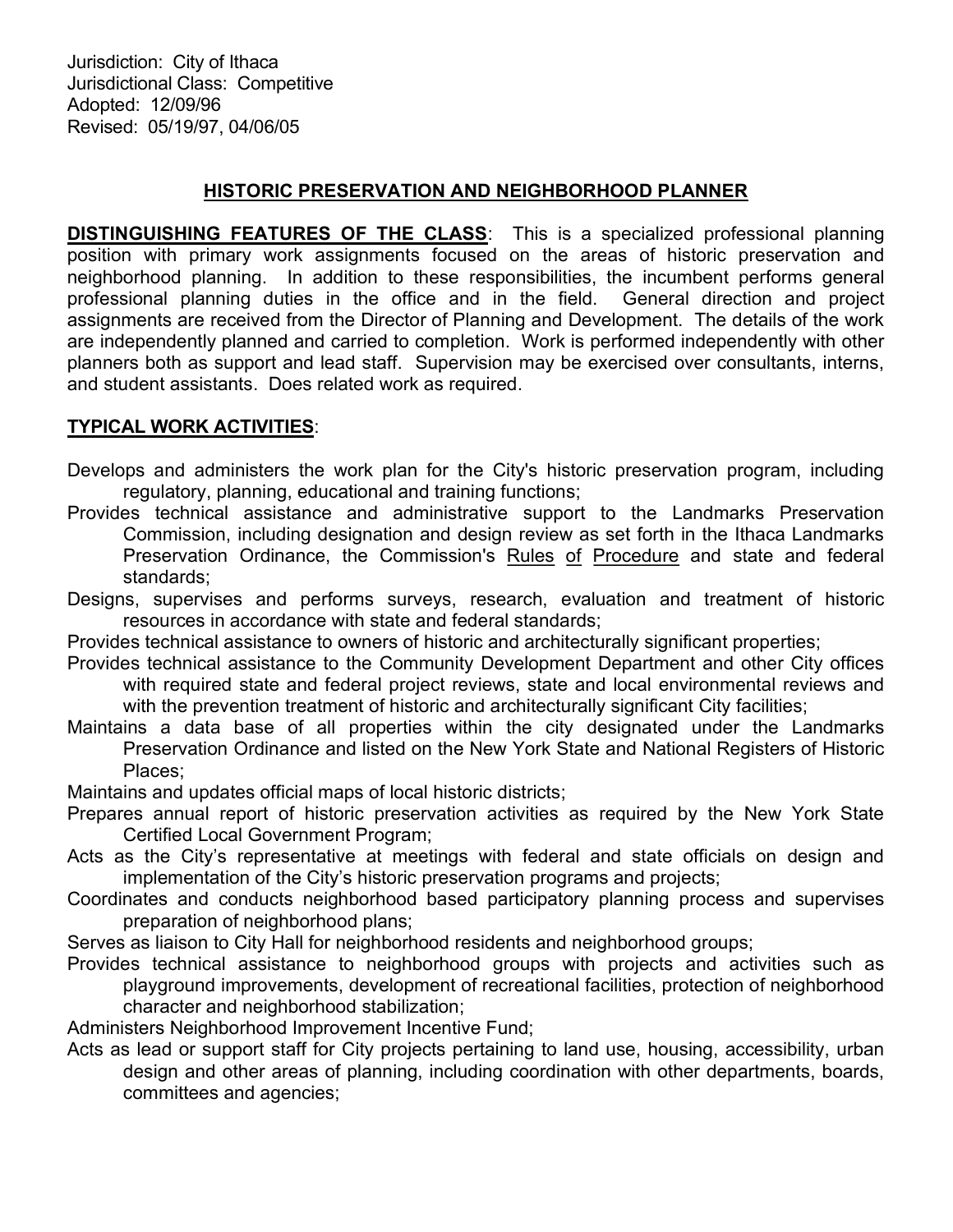# Typical Work Activities - continued

Researches, prepares applications and administers state, federal and regional grants; Manages consultant contracts;

Performs miscellaneous office work and maintains records of work activities.

# FULL PERFORMANCE KNOWLEDGE, SKILLS, ABILITIES, PERSONAL CHARACTERISTICS:

Good knowledge of federal, state and local historic preservation principles and programs with an understanding of their legal basis and the administration of regulatory controls; good knowledge of the principles, techniques, terminology and practices employed in City and regional planning; good knowledge of the National Historic Preservation Act of 1976 as amended, the Secretary of the Interior's Standards for Archaeology and Historic Preservation, the Secretary of the Interior's Standards and Guidelines for the Treatment of Historic Properties, and the New York State Environmental Quality Review Act; good knowledge of the principles and practices of neighborhood planning; good knowledge of site plan review and environmental review principles and requirements with an understanding of their legal basis and the administration of regulatory controls; good knowledge of research methods and techniques; good problem-solving skills; ability to communicate ideas and deal effectively with community groups and others; ability to prepare clear, accurate reports and to make oral and written presentations of ideas; ability to understand complex oral and written directions; ability to deal with tight deadlines and competing requests for time; ability to successfully work with and serve a diverse local community; initiative and resourcefulness; creativity; tact and good judgment; physical condition commensurate with the demands of the position.

## MINIMUM QUALIFICATIONS: Either:

- A. Graduation from a regionally accredited or New York State registered college or university with a Master's Degree in Historic Preservation which shall include or be supplemented by a minimum of 20 credit hours of coursework in City or Regional Planning or an allied field with similar course curriculum; or
- B. Graduation from a regionally accredited or New York State registered college or university with a Master's Degree in City or Regional Planning or an allied field with similar course curriculum, which shall include or be supplemented by a minimum of 20 credit hours of coursework related to Historic Preservation; or
- C. Graduation from a regionally accredited or New York State registered college or university with a Bachelor's Degree in City or Regional Planning, Architecture, engineering, environmental studies, public administration or an allied field with similar course curriculum and three (3) years of full-time paid experience (or its part-time and/or volunteer equivalent) in municipal planning which shall have included extensive work in the field of historic preservation; or
- D. Graduation from a regionally accredited or New York State registered college or university with a Bachelor's Degree in Historic Preservation and three (3) years of full-time paid experience (or its part-time and/or volunteer equivalent) in municipal planning; or